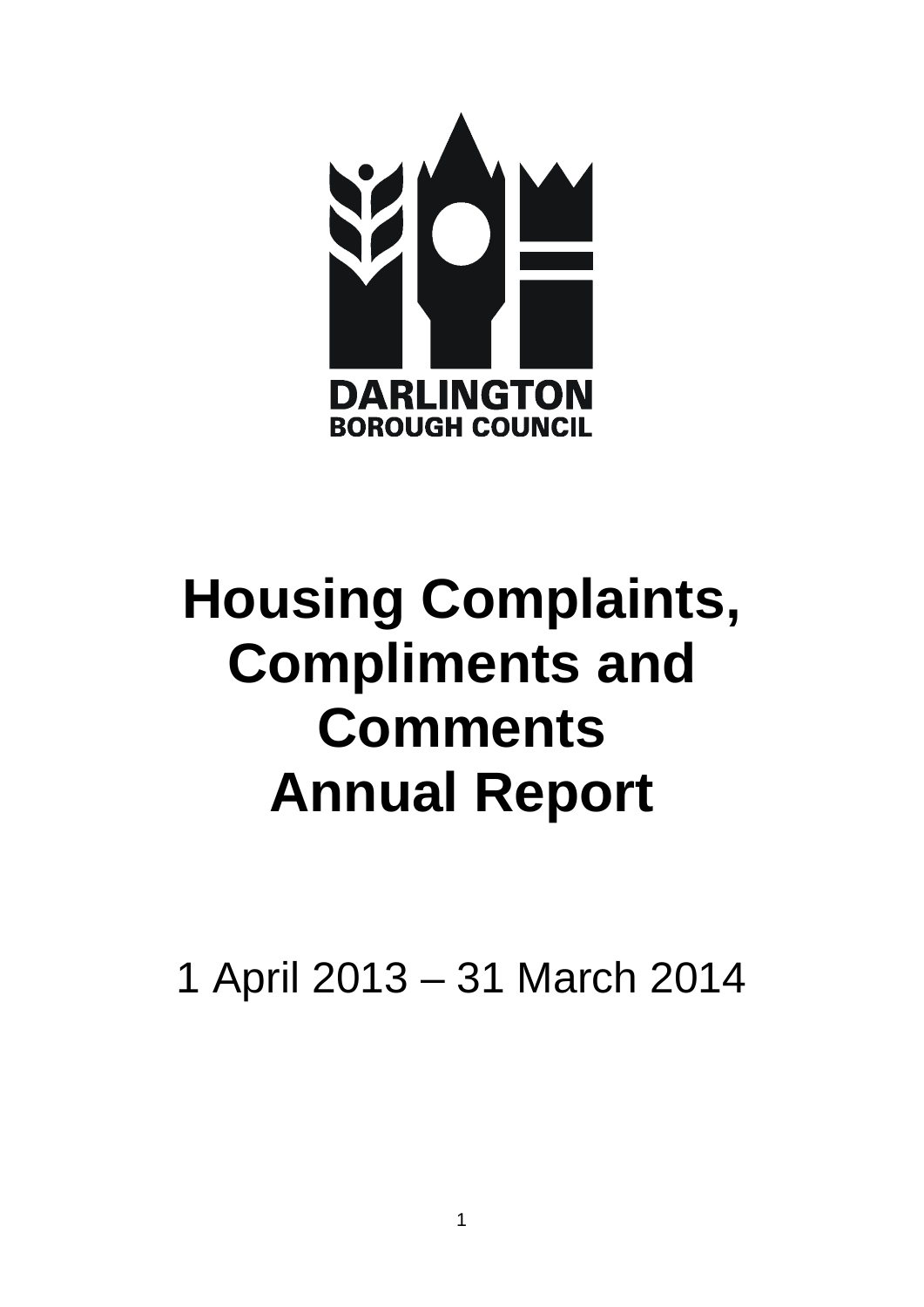## **Contents**

|                                                                                         | Page |
|-----------------------------------------------------------------------------------------|------|
|                                                                                         |      |
| Housing Complaints, Compliments and Comments Procedure  3                               |      |
|                                                                                         |      |
|                                                                                         |      |
| Performance against the Corporate Complaints, Compliments  14<br>and Comments Procedure |      |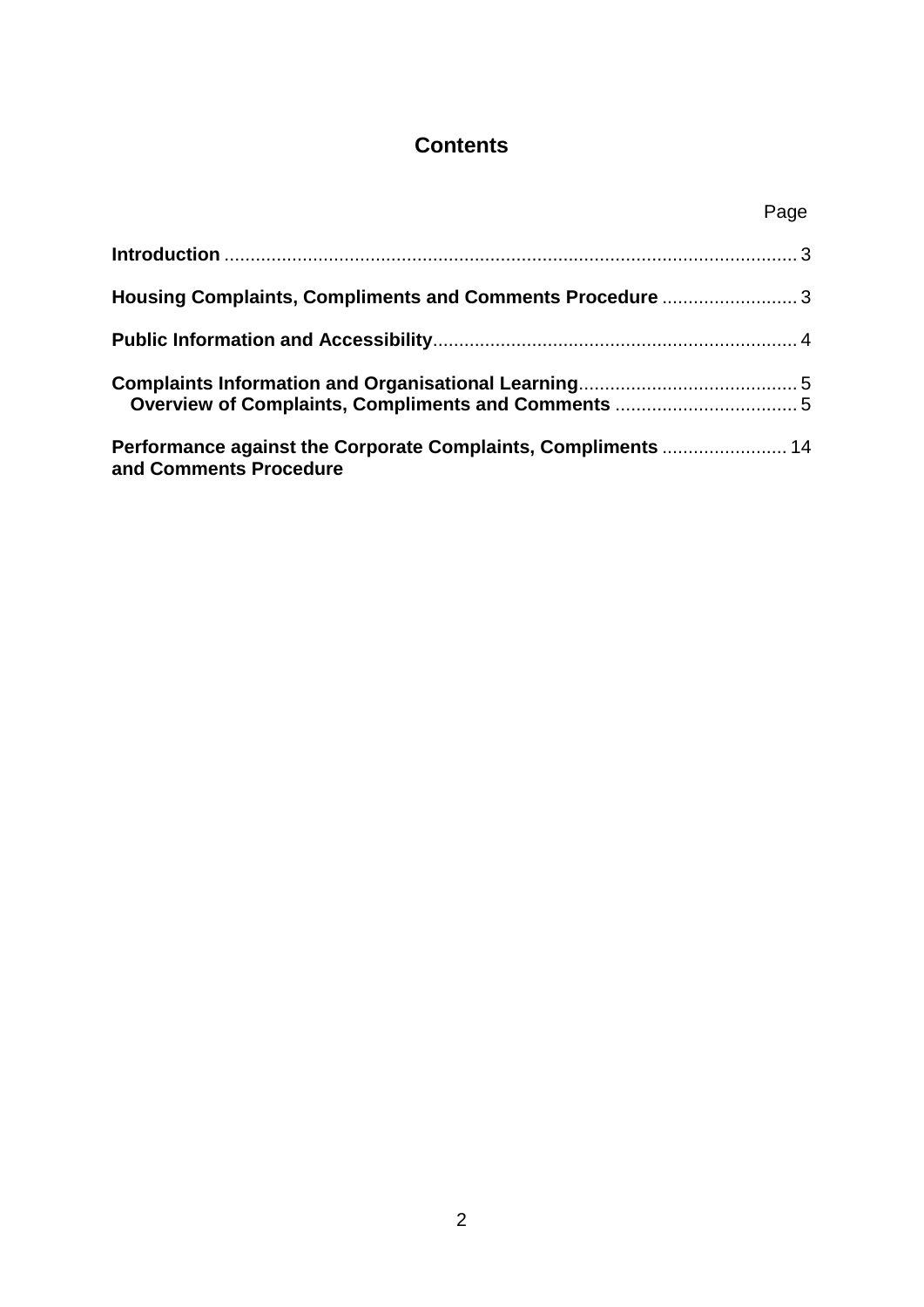## <span id="page-2-0"></span>**Introduction**

This report provides an analysis of the complaints, compliments and comments received by the Council during 2013/14 under the Housing Complaints, Compliments and Comments Procedure (the housing procedure). The purpose of the report is to identify topics and trends in relation to complaints; identify areas of organisational learning that have taken place over the past year as a result of the complaints received and make further recommendations based on trend data to improve services. The report also highlights any areas of good practice and seeks to identify topics and trends in relation to comments made by members of the public so that the Council can take action where appropriate to improve services.

In addition to the statistical information presented in this report it is important to recognise the work of the Complaints and Information Governance (CIG) Team that underpins this in terms of promoting an organisational culture in which complaints are recognised, accepted, owned and resolved as efficiently and as close to the point of service delivery as possible. This also enables the Council to collect accurate information on complaints in order to identify topics and trends and improve services accordingly.

# <span id="page-2-1"></span>**Housing Complaints, Compliments and Comments Procedure**

The procedure sets out how the Council will deal with complaints, compliments and comments received about the Council as a social landlord (as well as in respect of its ownership and management of leasehold housing).

The procedure has three stages. Stage 1 is a local resolution stage where we try to resolve those complaints that cannot be resolved immediately as part of our day to day business. Stage 1 complaints are dealt with locally, that is within the service being complained about. We aim to resolve the majority of complaints at Stage 1 of the procedure.

Stage 2 is a formal investigation stage where complaints will usually be investigated by the Complaints and Information Governance Manager or another officer independent of the service being complained about.

Stage 3 is a mandatory stage between the Council and the Housing Ombudsman. This is referred to as the 'designated person' or 'democratic filter'. The designated person or democratic filter can be an MP, a local Councillor or a recognised Tenant Panel. This has to be decided locally and should be agreed as part of the Council's local offer with the Tenants' Board. In Darlington it was agreed with Jenni Chapman MP, Councillor Copeland, as the relevant portfolio holder, and the Tenants' Board that this function would be performed by a recognised Tenant Panel (from here onwards referred to as the Tenants' Complaints Panel).

Should a tenant remain dissatisfied with the Council's response to their complaint, they will be required to refer the matter to the Tenants' Complaints Panel. The Tenants' Complaints Panel may help resolve the complaint directly, refer the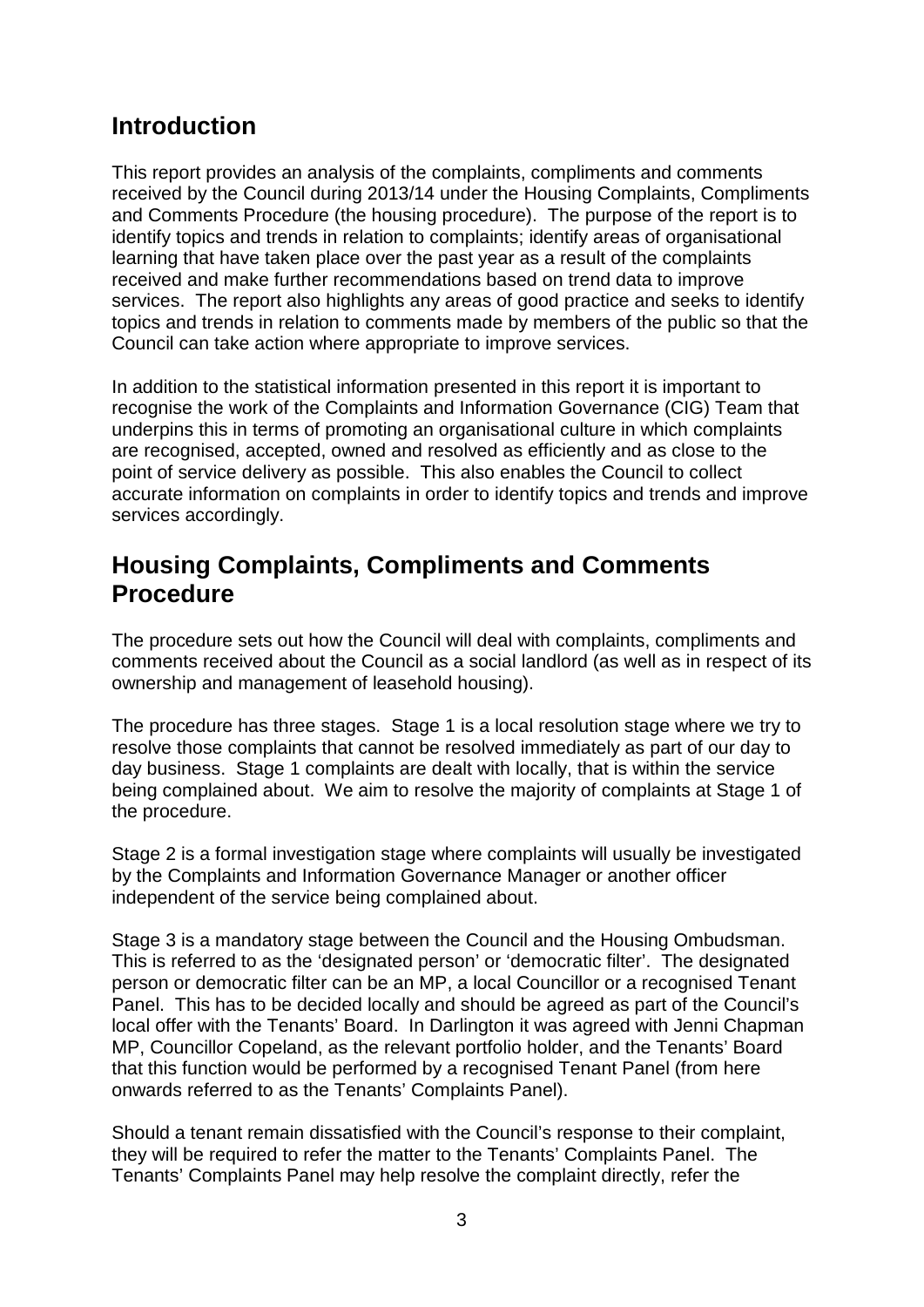complaint to the Housing Ombudsman or decide to do neither. If the Tenants' Complaints Panel decides not to take any action the complainant will be entitled to refer the matter to the Housing Ombudsman directly. The complainant will also be able to approach the Housing Ombudsman directly in cases where eight weeks have elapsed since the Council's response to their complaint at Stage 2 of the housing procedure.

# <span id="page-3-0"></span>**Public Information and Accessibility**

We are committed to making sure that everyone has equal access to all our services. To help make sure the Council's complaints procedures are easily accessible we have produced two leaflets (one for children and young people and one for adults) covering all Council services to reflect the single point of access for complainants within the Council. The leaflets are available in all Council buildings. They have been written in line with the Plain English Campaign standards. The title is written in the most commonly used community languages and it contains details on how to access the information in other formats, for example, large print, audio and Braille.

Information is available on the Council's website which contains an electronic form people can use to make a complaint, pay someone a compliment or pass comment on Council services. People may make a complaint in any format they wish. This can be in writing, email, via the web, over the phone, in person or by any other reasonable means.

The Complaints and Information Governance Manager can arrange advocates and interpreters (including British Sign Language interpreters) where appropriate.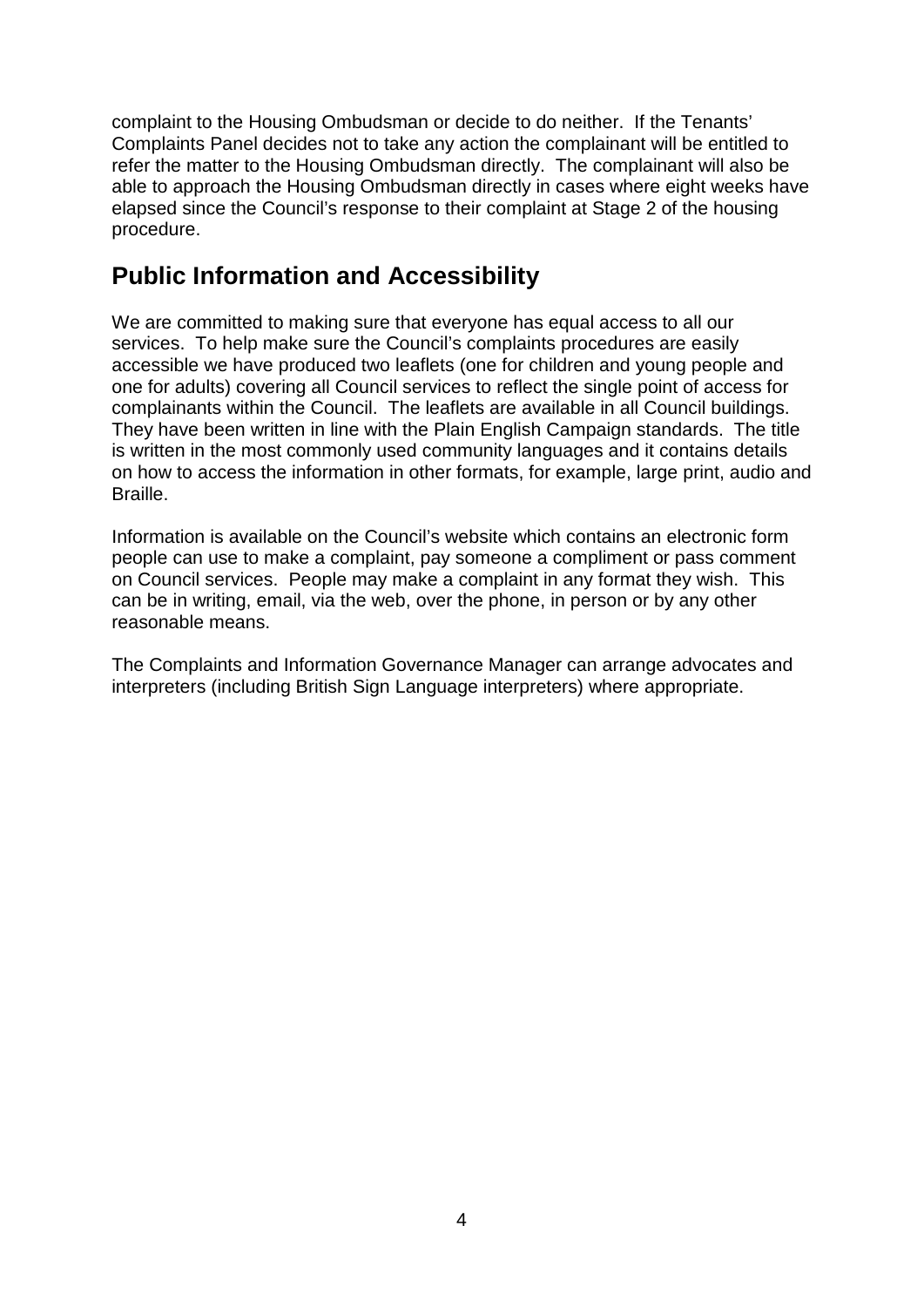# <span id="page-4-0"></span>**Complaints Information and Organisational Learning**

## **Overview of Complaints, Compliments and Comments**

<span id="page-4-1"></span>Between 1 April 2013 and 31 March 2014 the Council received a total of 101 complaints under the housing procedure; a similar number to that received under the Corporate Complaints, Compliments and Comments Procedure, for Housing and Building Services, during 2012/13.

All of the compliments and comments received for Housing and Building Services during 2013/14 were recorded under the Corporate Procedure. *For further details see the Council's Corporate Complaints, Compliments and Comments Annual Report 2013/14.*

A breakdown of the total number of complaints received by service area is provided below.



### **Housing & Building Services - Housing**

*NB. Some services may appear more than once as a result of changes to the Council's organisational structure during 2013/14.*

The most common cause of complaint was delays in arranging repairs.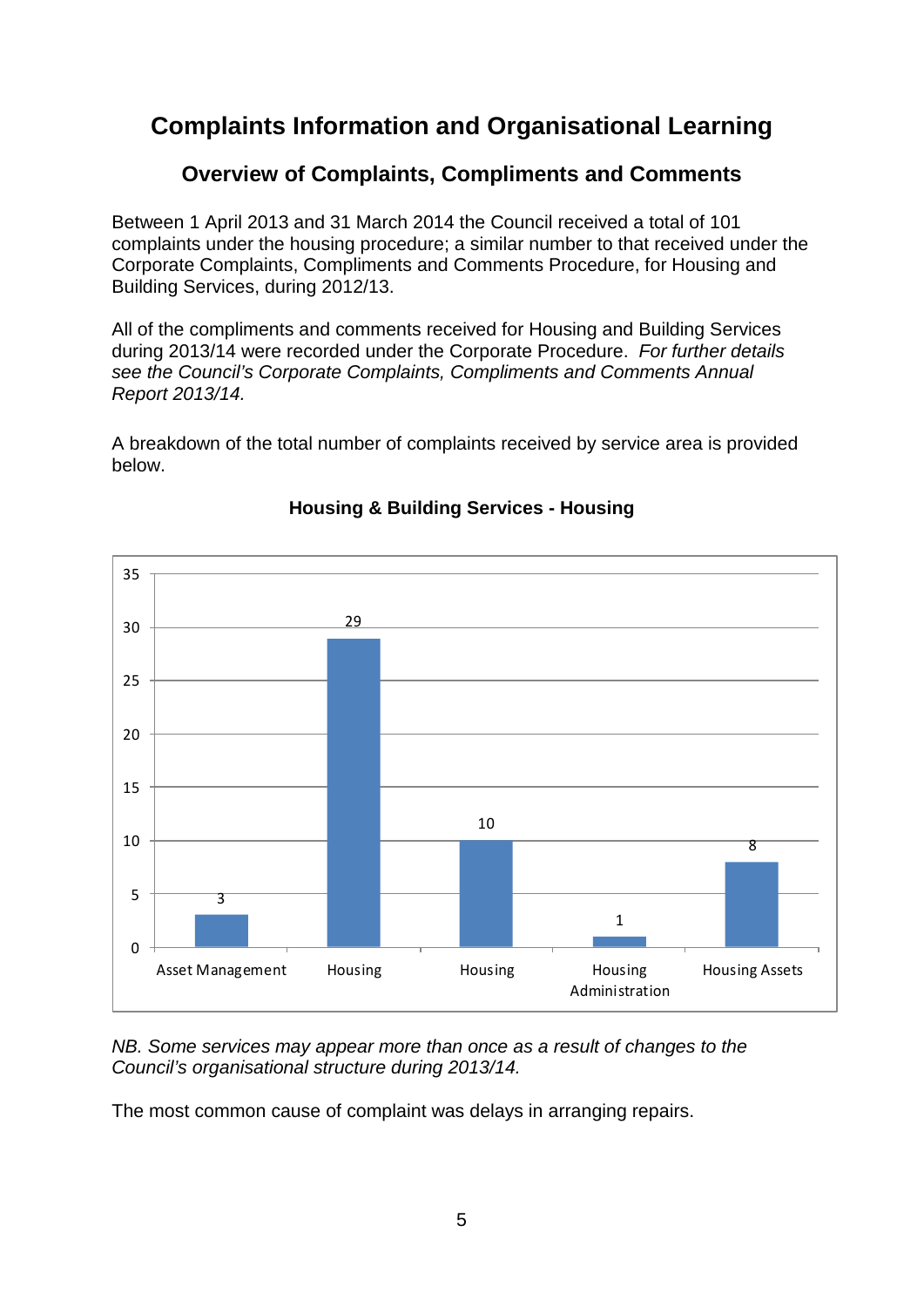

The most common cause of complaint remained delays in undertaking, the quality of and communication in relation to repair work. As a result of organisational learning the Council saw a significant reduction in the number of complaints received regarding boiler repairs compared to 2012/13.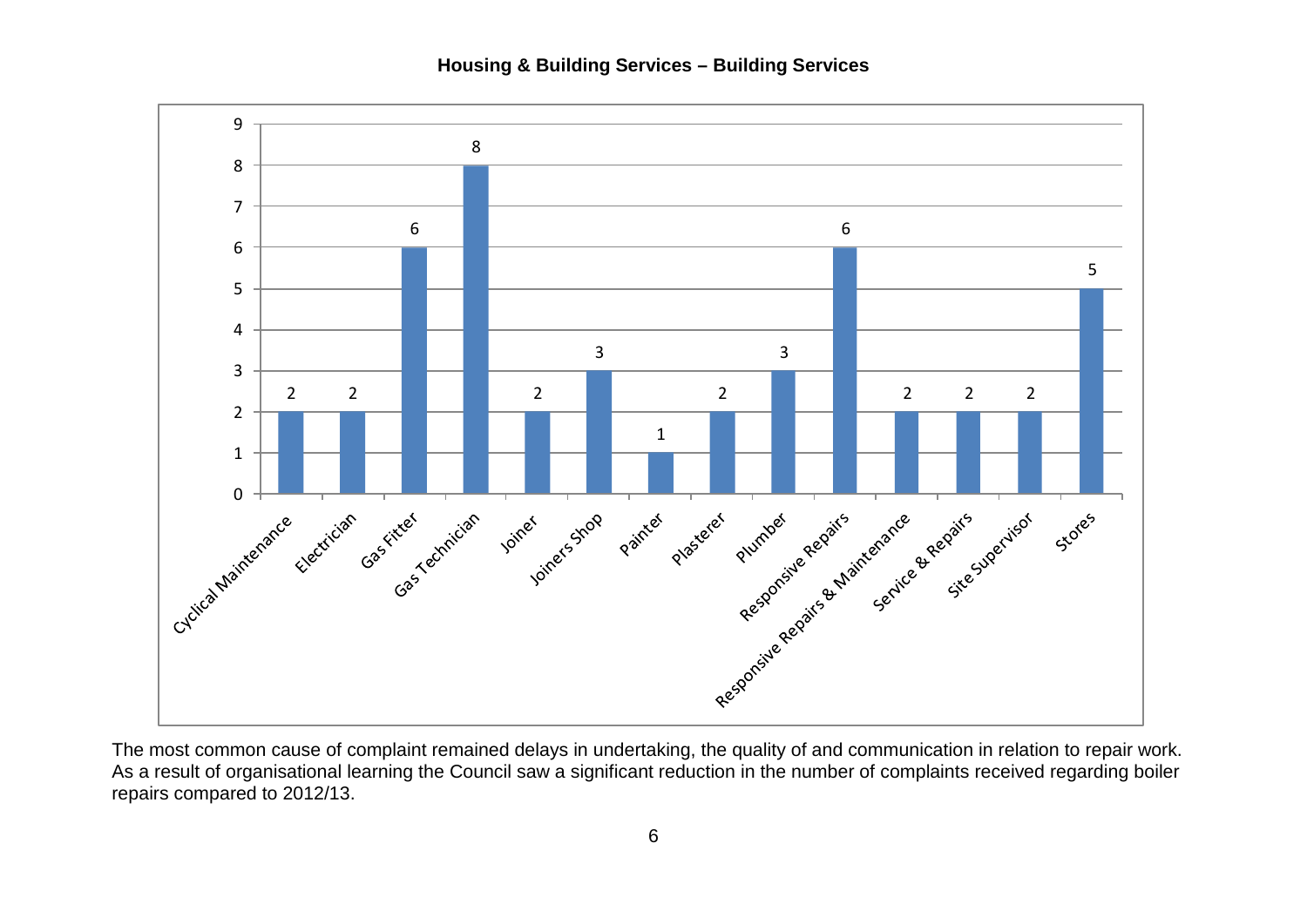#### **Environmental Services – Street Scene**



## **Complaints by Stage**

The below graph shows the number of Stage 1, Stage 2 and Stage 3 complaints received under the housing procedure during 2013/14.

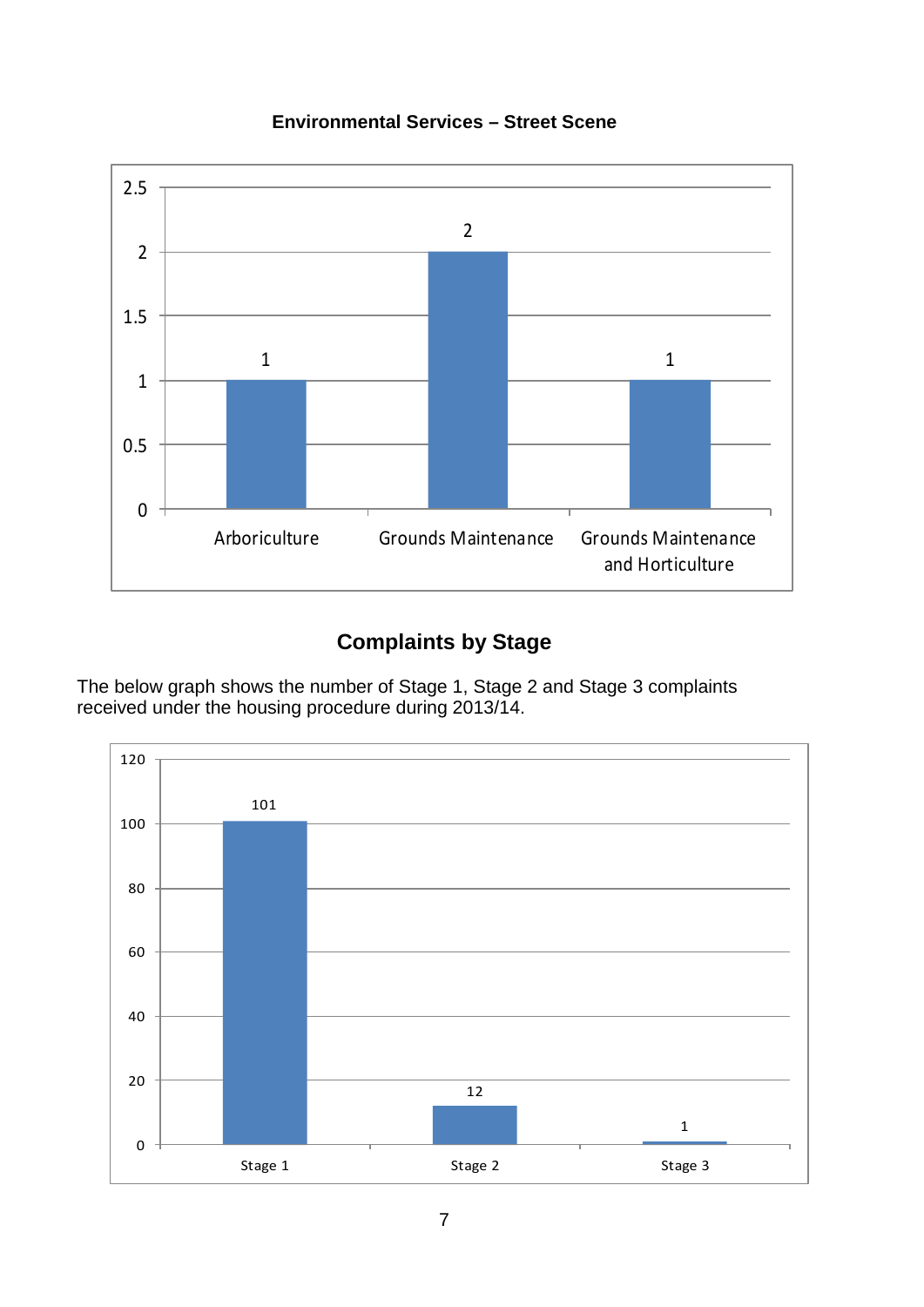# **Complaints by Outcome**

The below tables show the decisions reached in relation to those complaints received during 2013/14.

## **Stage 1**

| Service Area/Team                                                 | <b>Closed With No</b><br>Response | <b>Escalated to</b><br>Stage 2 (No S1<br>Response) | Inconclusive | <b>Not Upheld</b> | <b>Partially Upheld</b> | <b>Upheld</b> | Withdrawn | <b>Total</b> |
|-------------------------------------------------------------------|-----------------------------------|----------------------------------------------------|--------------|-------------------|-------------------------|---------------|-----------|--------------|
| Neighbourhood Services & Resources                                | U                                 | $\Omega$                                           | $\Omega$     | $\Omega$          | $\Omega$                | $\Omega$      | $\Omega$  |              |
| Housing & Building Services                                       |                                   |                                                    |              |                   |                         |               |           |              |
| <b>Building Services</b>                                          |                                   |                                                    |              |                   |                         |               |           |              |
| Responsive Repairs & Maintenance                                  |                                   |                                                    |              |                   |                         |               |           |              |
| <b>Total for Responsive Repairs &amp;</b><br><b>Maintenance</b>   |                                   | Ω                                                  |              |                   | O                       |               |           |              |
| <b>Total for Building Services</b>                                | $\Omega$                          | 0                                                  | $\Omega$     |                   | 0                       | 0             | 0         |              |
| <b>Total for Housing &amp; Building Services</b>                  | O                                 | 0                                                  |              |                   | 0                       | <sub>0</sub>  | 0         |              |
| <b>Total for Neighbourhood Services &amp;</b><br><b>Resources</b> | 0                                 | 0                                                  | n            |                   | $\boldsymbol{0}$        | 0             | Ω         |              |
| Place                                                             |                                   |                                                    | ŋ            | ∩                 |                         |               |           |              |
| <b>Building Services</b>                                          |                                   |                                                    |              |                   |                         |               |           |              |
| <b>Building Maintenance</b>                                       |                                   |                                                    |              |                   |                         |               |           |              |
| <b>Cyclical Maintenance</b>                                       |                                   |                                                    |              |                   |                         |               |           |              |
| <b>Total for Cyclical Maintenance</b>                             |                                   | Ω                                                  |              |                   | Ω                       |               |           |              |
| Responsive Repairs                                                |                                   | O                                                  | O            |                   |                         |               |           |              |
| <b>Total for Responsive Repairs</b>                               |                                   | O                                                  |              |                   |                         |               |           |              |
| <b>Total for Building Maintenance</b>                             |                                   | $\boldsymbol{0}$                                   |              |                   | 0                       |               | n         | 8            |
| <b>Total for Building Services</b>                                |                                   | 0                                                  |              |                   | 0                       |               | Ο         | 8            |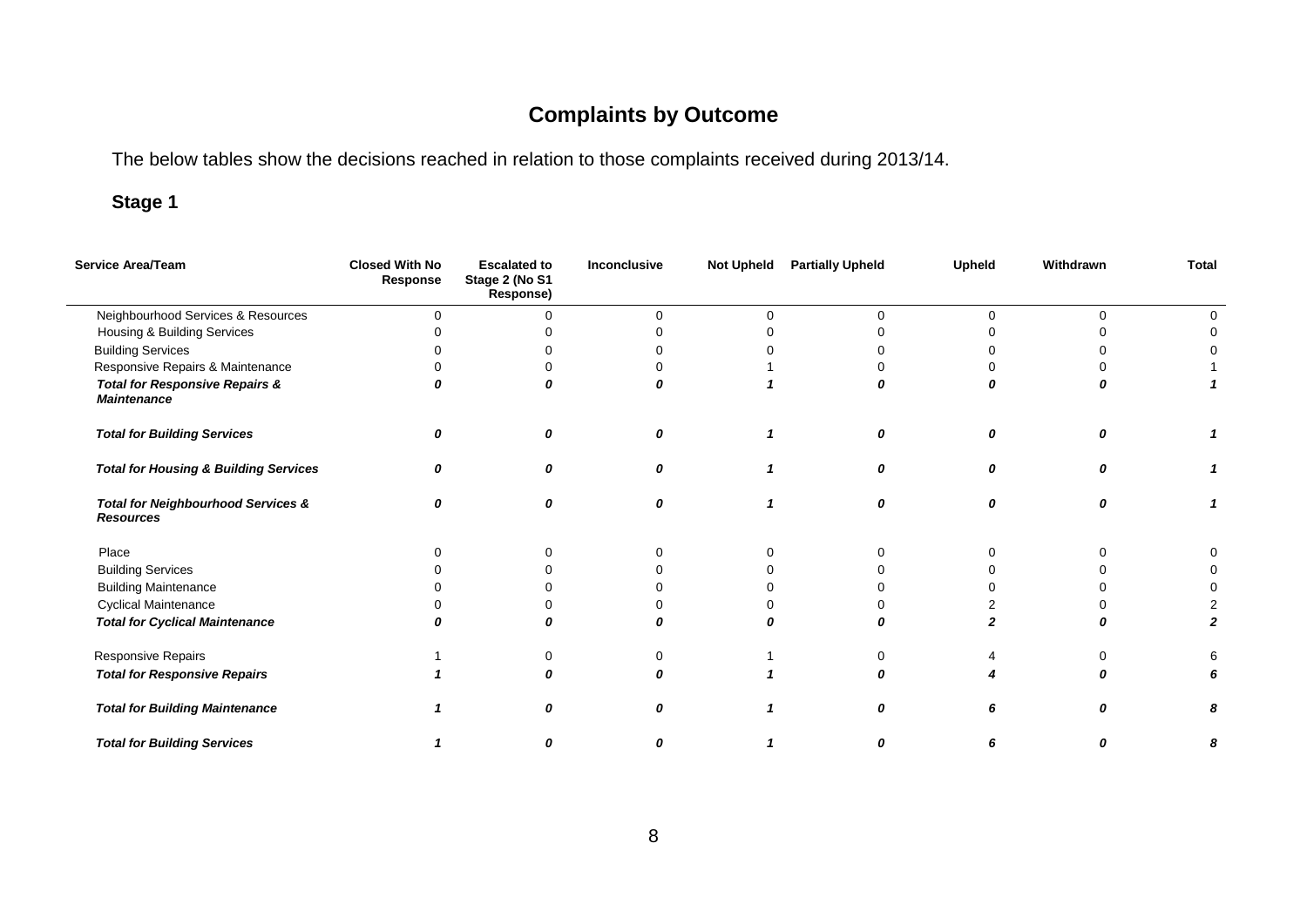| <b>Community Services</b>               | 0           | $\mathbf 0$      | 0           | 0              | 0                | $\pmb{0}$      | 0                |                         |
|-----------------------------------------|-------------|------------------|-------------|----------------|------------------|----------------|------------------|-------------------------|
| <b>Environmental Services</b>           | $\mathbf 0$ | $\Omega$         | $\Omega$    | $\mathbf 0$    | $\Omega$         | $\mathbf 0$    | $\Omega$         |                         |
| <b>Street Scene</b>                     | 0           | $\Omega$         | $\mathbf 0$ | $\mathbf 0$    | $\Omega$         | $\mathbf 0$    | $\Omega$         | $\Omega$                |
| Grounds Maintenance and Horticulture    |             | $\Omega$         | $\mathbf 0$ | $\mathbf 0$    | $\Omega$         | $\Omega$       | $\Omega$         |                         |
| <b>Total for StreetScene</b>            | 1           | 0                | 0           | 0              | 0                | 0              | 0                | 1                       |
| StreetScene                             | 0           | $\Omega$         | 0           | 0              | 0                | 0              | $\Omega$         | 0                       |
| Arboriculture                           | $\Omega$    |                  | $\mathbf 0$ | $\mathbf 0$    | $\mathbf 0$      | $\mathbf 0$    | $\Omega$         |                         |
| Grounds Maintenance                     | $\Omega$    |                  | $\mathbf 0$ | 0              | 0                | 0              |                  | 2                       |
| <b>Total for StreetScene</b>            | 0           | $\overline{2}$   | 0           | 0              | 0                | 0              | 1                | 3                       |
| <b>Total for Environmental Services</b> | 1           | $\boldsymbol{2}$ | 0           | 0              | 0                | 0              | $\mathbf{1}$     |                         |
| <b>Total for Community Services</b>     | 1           | $\boldsymbol{2}$ | 0           | 0              | 0                | 0              | $\mathbf{1}$     |                         |
| Housing & Building Services             | 0           | $\Omega$         | 0           | 0              | 0                | 0              | $\Omega$         | 0                       |
| <b>Building Services</b>                | 0           | $\Omega$         | $\mathbf 0$ | $\Omega$       | $\Omega$         | $\mathbf 0$    | $\Omega$         | $\Omega$                |
| Joiners Shop                            | 0           | $\Omega$         | 0           |                | 0                | 2              | 0                | 3                       |
| <b>Total for Joiners Shop</b>           | 0           | 0                | 0           | $\mathbf{1}$   | 0                | $\overline{2}$ | 0                | 3                       |
| Service and Repairs                     | $\mathbf 0$ |                  | $\mathbf 0$ | $\mathbf 0$    | $\Omega$         | $\mathbf{1}$   | $\Omega$         | 2                       |
| Electrician                             | $\Omega$    |                  | $\Omega$    | $\Omega$       |                  | $\overline{2}$ | $\Omega$         |                         |
| <b>Gas Fitter</b>                       | 0           | ∩                | $\mathbf 0$ | 0              |                  | $\mathbf 5$    | $\Omega$         | 5                       |
| Gas Technician                          | 0           | $\Omega$         | $\mathbf 0$ | $\Omega$       |                  | 6              | $\Omega$         | 6                       |
| Joiner                                  | 0           | $\Omega$         | $\mathbf 0$ | $\Omega$       | U                | $\overline{2}$ | $\Omega$         | $\overline{\mathbf{c}}$ |
| Painter                                 | 0           | $\Omega$         | $\mathbf 0$ | $\mathbf 0$    | $\Omega$         | 1              | $\Omega$         |                         |
| Plasterer                               | 0           | $\Omega$         | $\mathbf 0$ | $\overline{2}$ | 0                | $\mathbf 0$    | $\Omega$         | 2                       |
| <b>Total for Service and Repairs</b>    | 0           | $\mathbf 1$      | 0           | $\overline{2}$ | 0                | 17             | 0                | 20                      |
| Site Supervisor                         | 0           | $\mathbf 0$      | $\mathbf 0$ | $\mathbf 0$    | $\mathbf 0$      | $\pmb{0}$      | $\mathbf 0$      | 0                       |
| Plumber                                 | $\Omega$    | $\Omega$         | $\mathbf 0$ | $\mathbf 0$    | 0                | $\overline{2}$ | $\Omega$         | 2                       |
| <b>Total for Site Supervisor</b>        | 0           | 0                | 0           | 0              | 0                | $\mathbf{2}$   | 0                | $\mathbf{z}$            |
| Stores                                  | 0           | 0                | 0           | 1              | 0                | 4              | 0                | 5                       |
| <b>Total for Stores</b>                 | 0           | $\boldsymbol{0}$ | 0           | $\mathbf{1}$   | $\boldsymbol{0}$ | 4              | $\boldsymbol{0}$ | 5                       |
| <b>Total for Building Services</b>      | 0           | 1                | 0           | 4              | 0                | 25             | 0                | 30                      |
| Housing                                 | 0           | ∩                | 0           | 0              | ∩                | $\mathbf 0$    | $\Omega$         | 0                       |
| Housing                                 | 0           |                  | $\Omega$    | 9              |                  | 11             |                  | 29                      |
| <b>Total for Housing</b>                | Ω           |                  | 0           | 9              |                  | 11             |                  | 29                      |
| <b>Housing Assets</b>                   | $\Omega$    | $\Omega$         | $\Omega$    | 3              |                  | $\overline{1}$ | $\Omega$         | 8                       |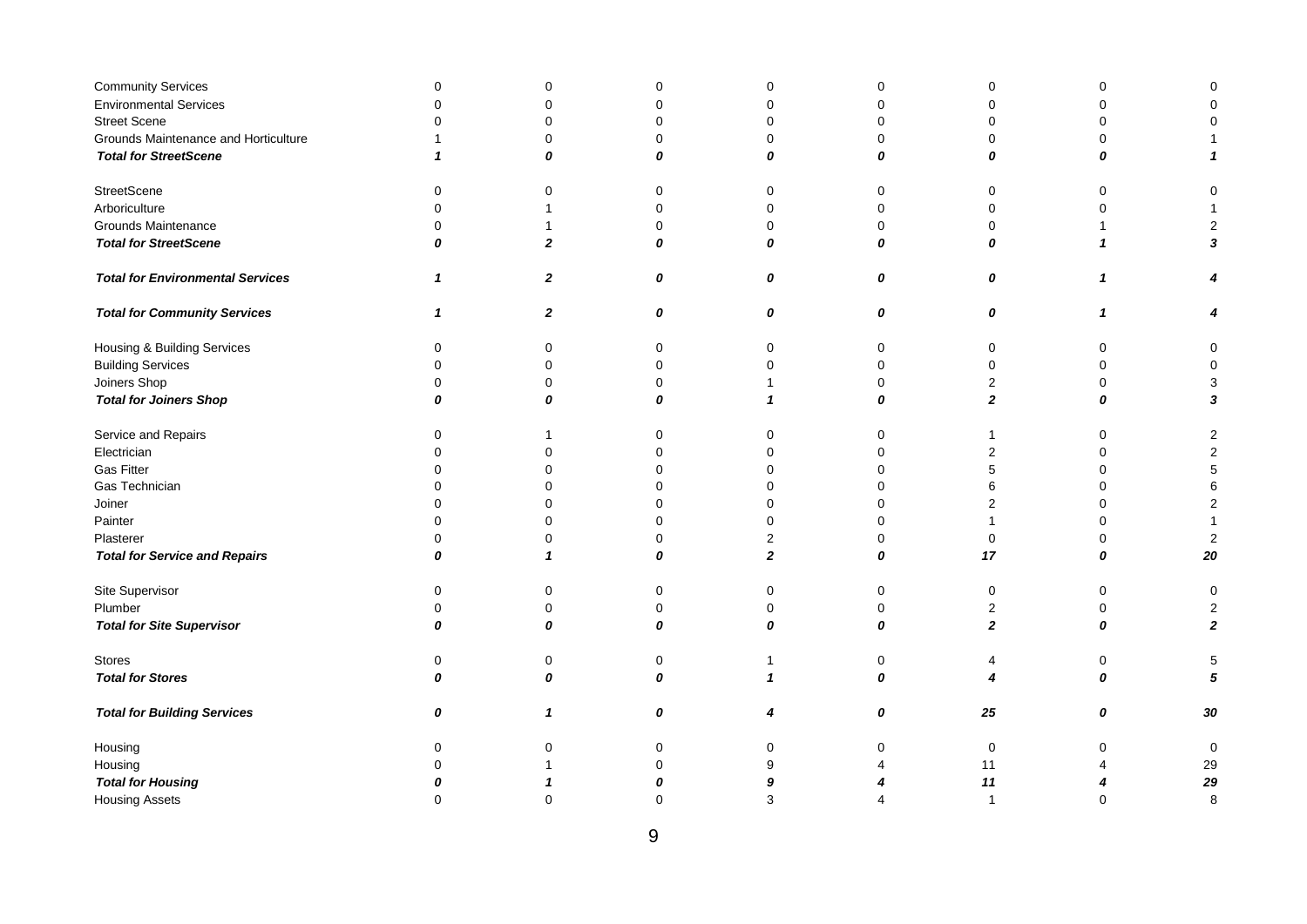| <b>Total for Housing Assets</b>                  | 0 | 0        | Ω | 3                |          |          |   | 8  |
|--------------------------------------------------|---|----------|---|------------------|----------|----------|---|----|
| <b>Total for Housing</b>                         | 0 |          | 0 | 12               | 8        | 12       |   | 37 |
| <b>Total for Housing &amp; Building Services</b> | Λ |          | 0 | 16               | 8        | 37       |   | 67 |
| <b>Housing Services</b>                          |   | $\Omega$ |   |                  |          | $\Omega$ |   | 0  |
| Asset Management                                 |   |          |   |                  |          |          |   | 3  |
| <b>Total for Asset Management</b>                |   | 0        |   | 0                |          |          | 0 | 3  |
| Housing                                          |   |          |   |                  |          |          |   | 10 |
| <b>Total for Housing</b>                         |   | 0        | Λ |                  |          | 5        |   | 10 |
| Housing Administration                           |   | 0        |   |                  |          |          |   |    |
| <b>Total for Housing Administration</b>          |   | 0        | n | $\boldsymbol{0}$ | $\Omega$ |          | 0 |    |
| <b>Total for Housing Services</b>                |   | 0        |   |                  |          |          |   | 14 |
| <b>Total</b>                                     |   |          |   | 19               | 10       | 50       |   | 94 |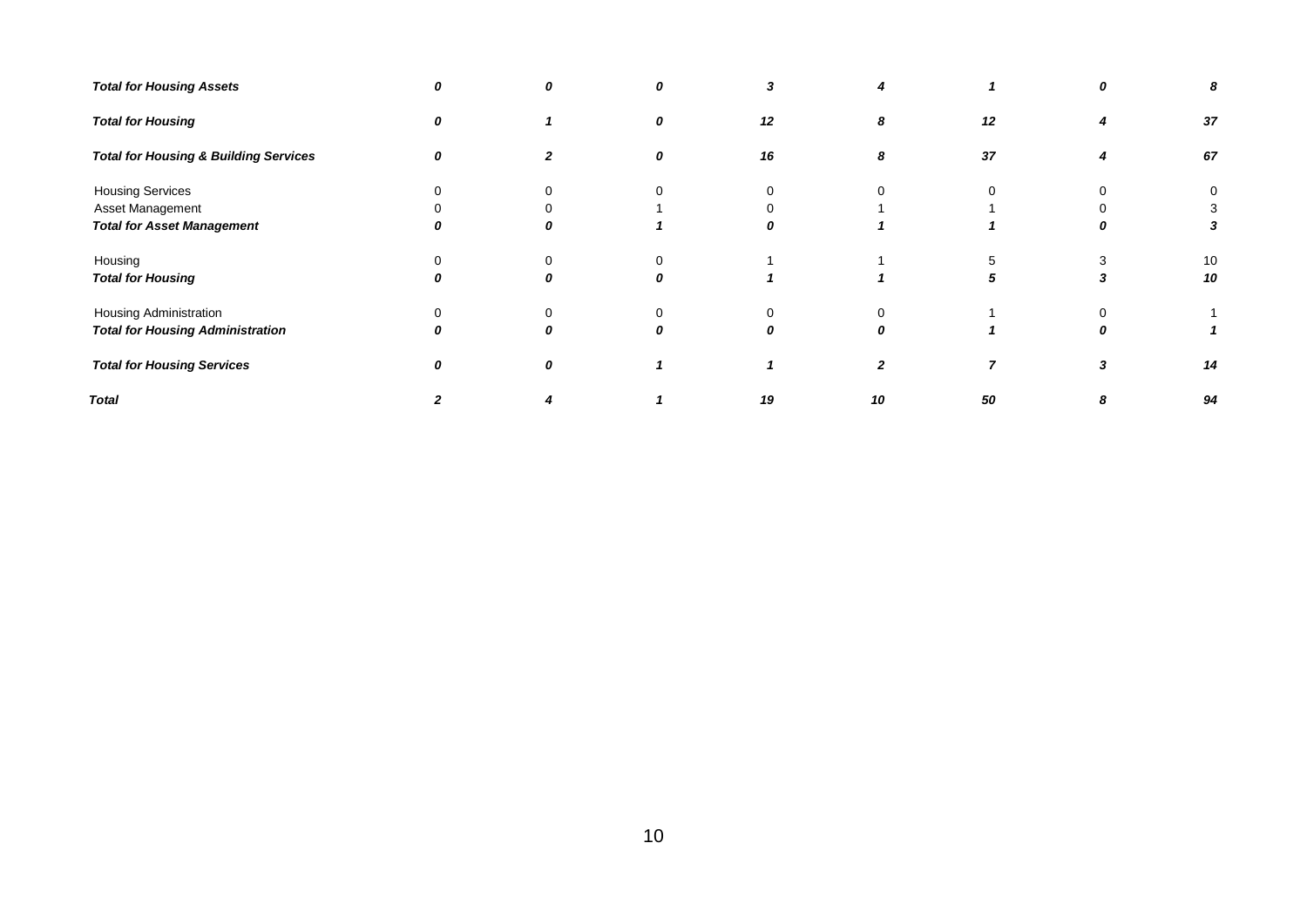# **Stage 2**

| Service Area/Team                                | Inconclusive | <b>Not Upheld</b> | On hold      | <b>Partially</b><br>Upheld | <b>Suspended</b><br>(ongoing<br>proceedings) | <b>Upheld</b> | Withdrawn    | <b>Total</b>     |
|--------------------------------------------------|--------------|-------------------|--------------|----------------------------|----------------------------------------------|---------------|--------------|------------------|
| Place                                            | $\mathbf 0$  | $\pmb{0}$         | $\mathbf 0$  | $\mathbf 0$                | 0                                            | 0             | 0            | 0                |
| <b>Community Services</b>                        | $\Omega$     | $\Omega$          | $\Omega$     | $\Omega$                   | 0                                            | $\Omega$      | 0            | 0                |
| <b>Environmental Services</b>                    | U            | 0                 | ∩            | $\Omega$                   | O                                            | ∩             | U            | 0                |
| StreetScene                                      |              | 0                 | 0            | $\Omega$                   |                                              | 0             | O            | 0                |
| Arboriculture                                    |              | U                 | $\Omega$     | $\Omega$                   | O                                            | $\Omega$      |              |                  |
| Grounds Maintenance                              | O            | 0                 | 0            | $\Omega$                   | 0                                            |               | O            |                  |
| <b>Total for StreetScene</b>                     |              | 0                 | 0            | 0                          | O                                            |               | 0            | $\mathbf{z}$     |
| <b>Total for Environmental Services</b>          |              | 0                 | 0            | 0                          | 0                                            | 1             | 0            | $\boldsymbol{2}$ |
| <b>Total for Community Services</b>              |              | 0                 | 0            | 0                          | 0                                            | 1             | 0            | 2                |
| Housing & Building Services                      |              | 0                 | 0            | 0                          | U                                            | $\Omega$      | ŋ            | 0                |
| <b>Building Services</b>                         |              | 0                 | ∩            | 0                          | 0                                            | 0             | O            | 0                |
| Service and Repairs                              | n            | 0                 | <sup>0</sup> | 0                          | O                                            |               | n            |                  |
| Gas Technician                                   | O            | 0                 | $\Omega$     | $\Omega$                   | <sup>0</sup>                                 | 3             | O            | 3                |
| Plasterer                                        | O            | $\Omega$          | 0            | 0                          | 0                                            |               |              | 2                |
| <b>Total for Service and Repairs</b>             | Ω            | 0                 | 0            | 0                          | 0                                            | 5             |              | 6                |
| <b>Total for Building Services</b>               | 0            | 0                 | 0            | 0                          | 0                                            | 5             | $\mathbf{1}$ | 6                |
| Housing                                          | 0            | $\Omega$          | $\Omega$     | 0                          | 0                                            | $\Omega$      | 0            | 0                |
| Housing                                          |              |                   | ∩            |                            | O                                            | 0             |              | 3                |
| <b>Total for Housing</b>                         | n            | 1                 | 0            | $\mathbf 1$                | 0                                            | 0             |              | 3                |
| <b>Housing Assets</b>                            | 0            | 0                 | 0            | 1                          | 0                                            | 0             | 0            |                  |
| <b>Total for Housing Assets</b>                  | 0            | 0                 | 0            | $\overline{\mathbf{1}}$    | 0                                            | 0             | 0            | 1                |
| <b>Total for Housing</b>                         | 0            | 1                 | 0            | $\overline{2}$             | $\boldsymbol{0}$                             | 0             | 1            | 4                |
| <b>Total for Housing &amp; Building Services</b> | 0            | 1                 | 0            | $\mathbf{2}$               | 0                                            | 5             | 2            | 10               |
| <b>Total</b>                                     |              | 1                 | 0            | $\mathbf{2}$               | 0                                            | 6             | $\mathbf{z}$ | 12               |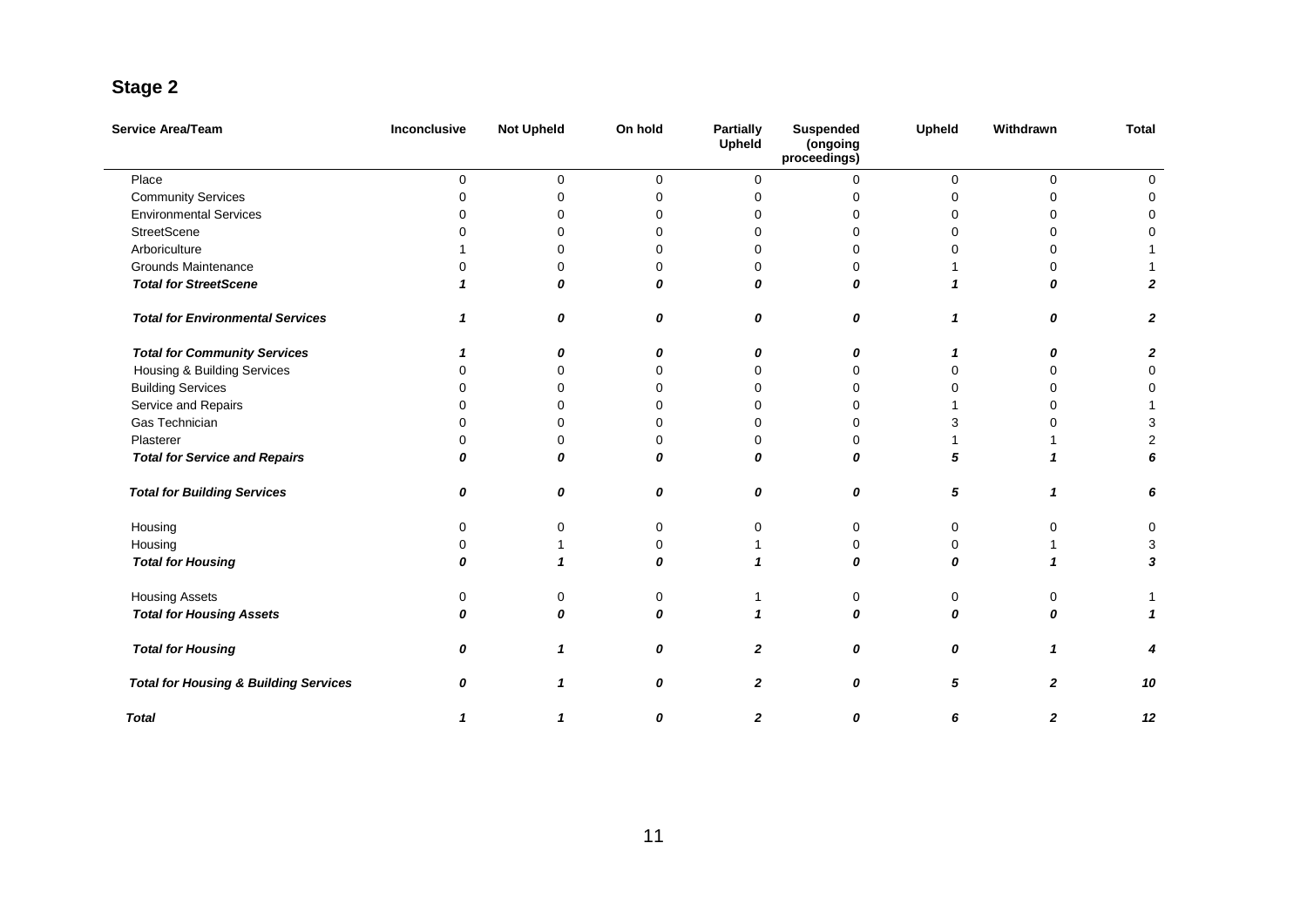#### **Stage 3**

The Tenants' Complaints Panel determined one complaint during 2013/14. The panel concluded that the Council had acted reasonably and fairly in considering the complaint. As the complainant remained dissatisfied, the Tenants' Complaints Panel referred the matter to the Housing Ombudsman.

#### **Housing Ombudsman**

One complaint was referred to the Housing Ombudsman in 2013/14. The Housing Ombudsman did not make any decisions in relation to complaints received during 2013/14.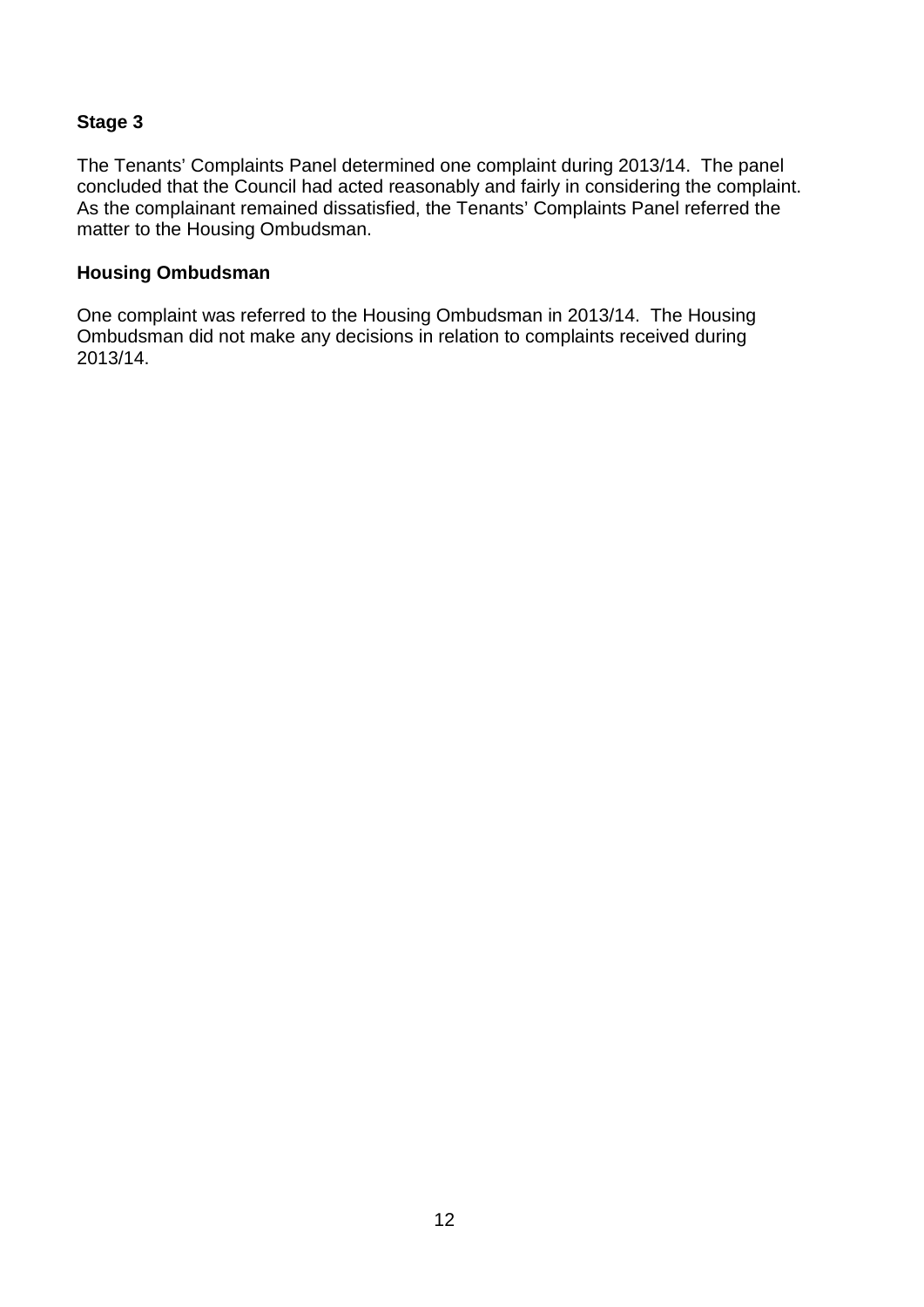## **Organisational Learning**

All resolution and organisational learning actions identified as a result of complaints are assigned to a responsible manager and progress against those actions is monitored by the Complaints Manager. In addition to those actions taken to resolve individual complaints, several service improvements were made following complaint investigations during 2013/14. Some examples of these are detailed below.

Following a complaint for Housing Management refresher training was provided to Housing Officers regarding the void management process.

Following a complaint for the Gas Technician a system was put in place to ensure Housing Management Officers contact tenants in relation to repairs reported via the out of hours service rather than placing the onus on the tenant. It was also agreed that a qualified person would be made available for the individual answering the telephone on the out of hours service to consult prior to giving advice.

Following a complaint for Housing, about delays in organising boiler repair training was provided to Contact Centre staff in relation to the correct process to be followed.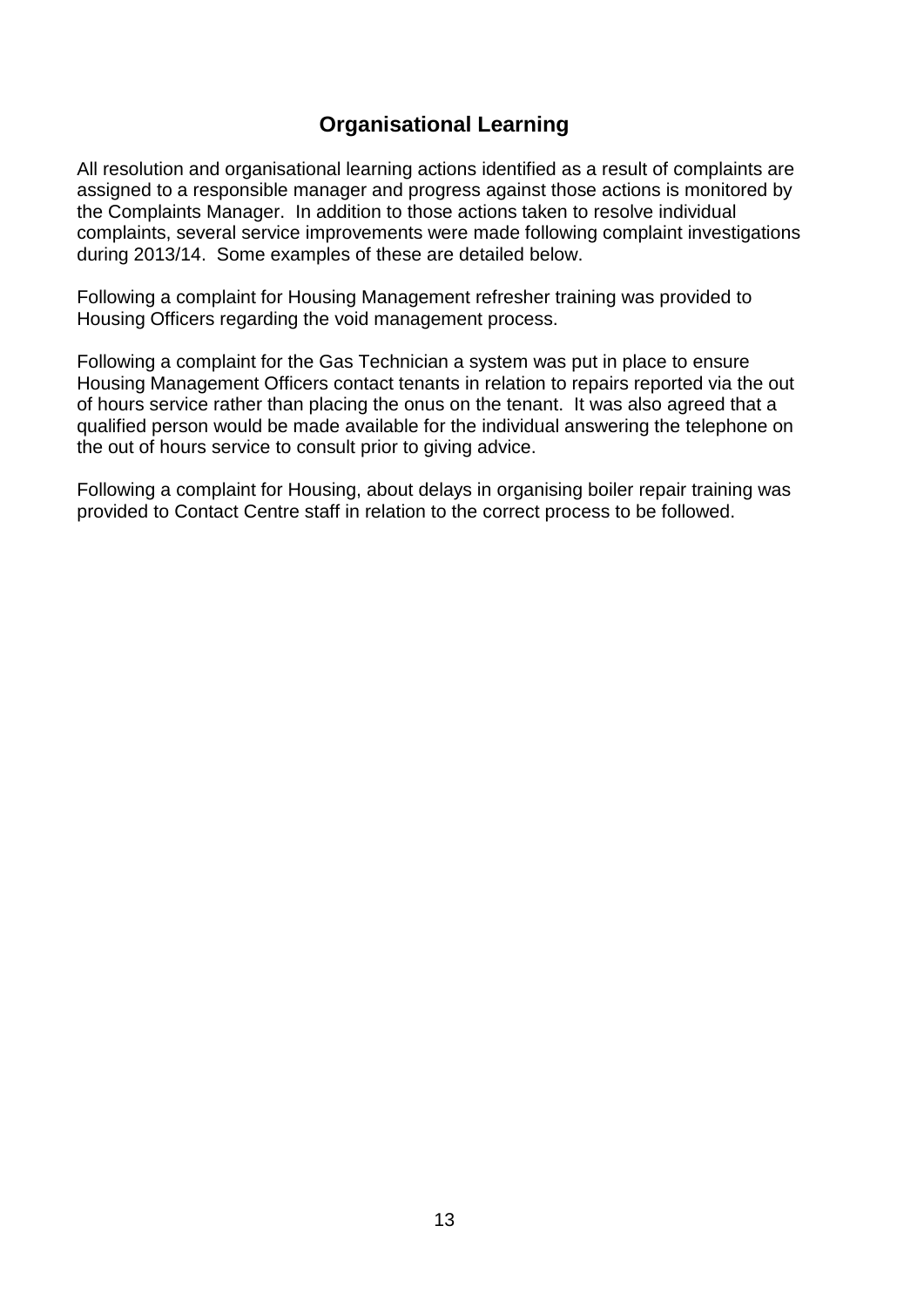## <span id="page-13-0"></span>**Performance against the Corporate Complaints, Compliments and Comments Procedure**

#### <span id="page-13-1"></span>**Stage 1**



**Performance against Stage 1 acknowledgement target (3 working days)**

There is no comparable data from 2012/13. The most common reason that the Stage 1 acknowledgement target was not met was because the complaint was not forwarded to the CIG Team on the day of receipt. Information is provided in the procedure practice guidance on how officers can ensure complaints reach the CIG Team in time to be acknowledged and the CIG Team addresses the issue individually with officers each time it occurs.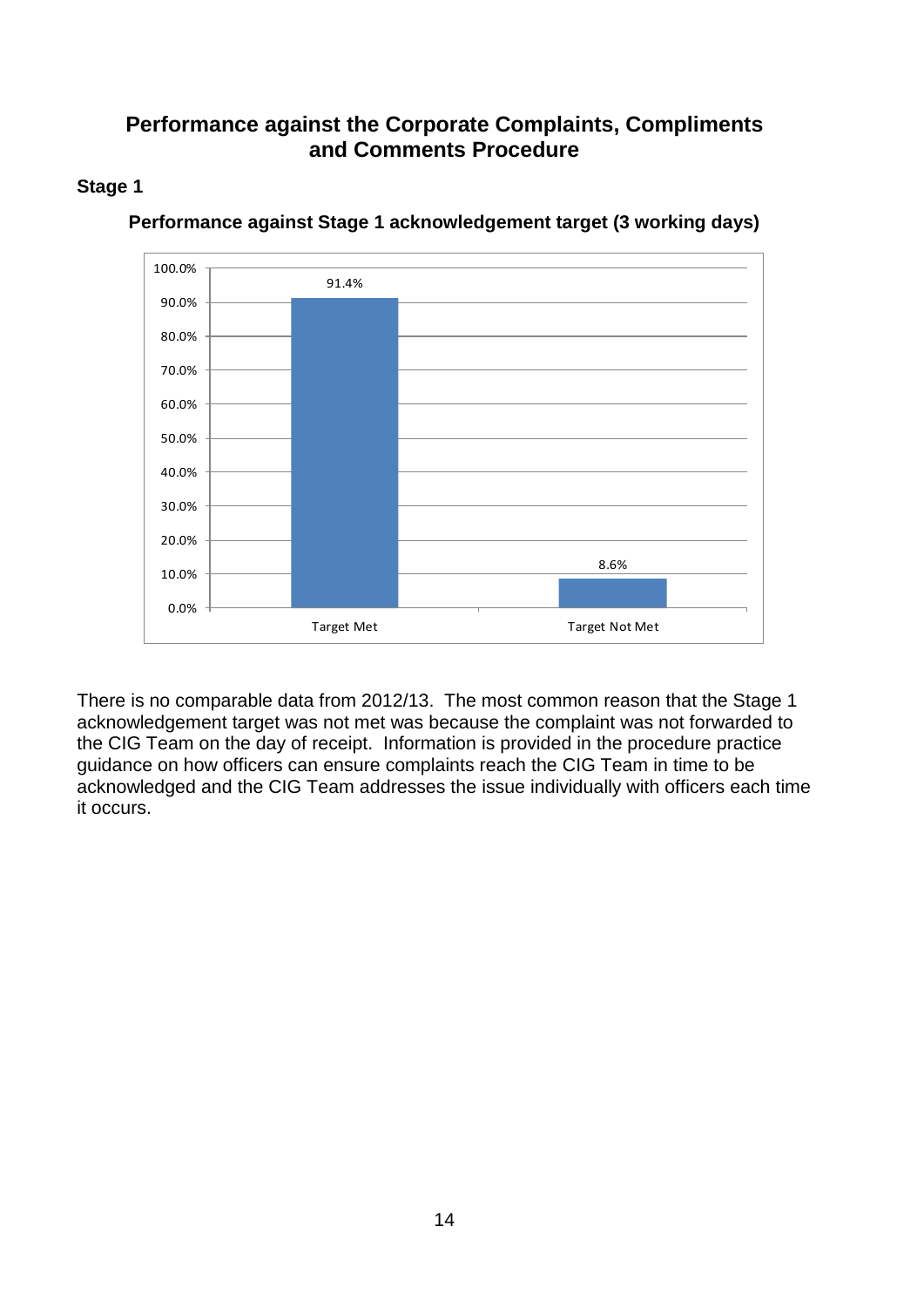

#### **Performance against Stage 1 response target (20 working days)**

There is no comparable data from 2012/13. Delays in responding were, in part, due to staffing restructures and changes in some key personnel. While it is important that officers work to the timescales it is recognised that this is not possible in all cases and that process should not necessarily come before successfully resolving the matter to the complainant's satisfaction. Where it is not going to be possible to meet the timescale the responding officer should agree an extension with the complainant and maintain a dialogue throughout the course of the investigation.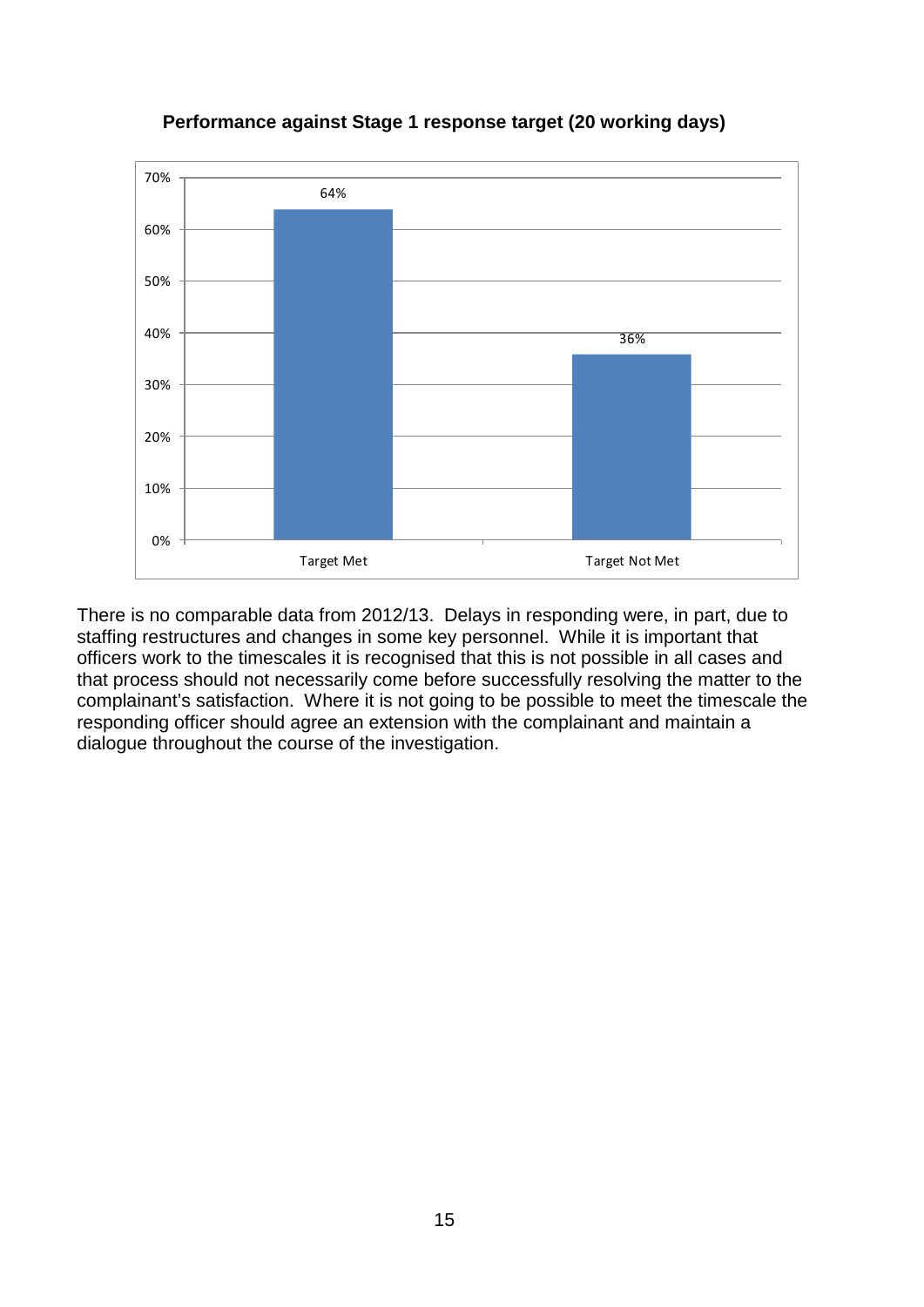## **Stage 2**



#### **Performance against Stage 2 acknowledgement target (3 working days)**

There is no comparable data from 2012/13. One complaint was not acknowledged within timescale.